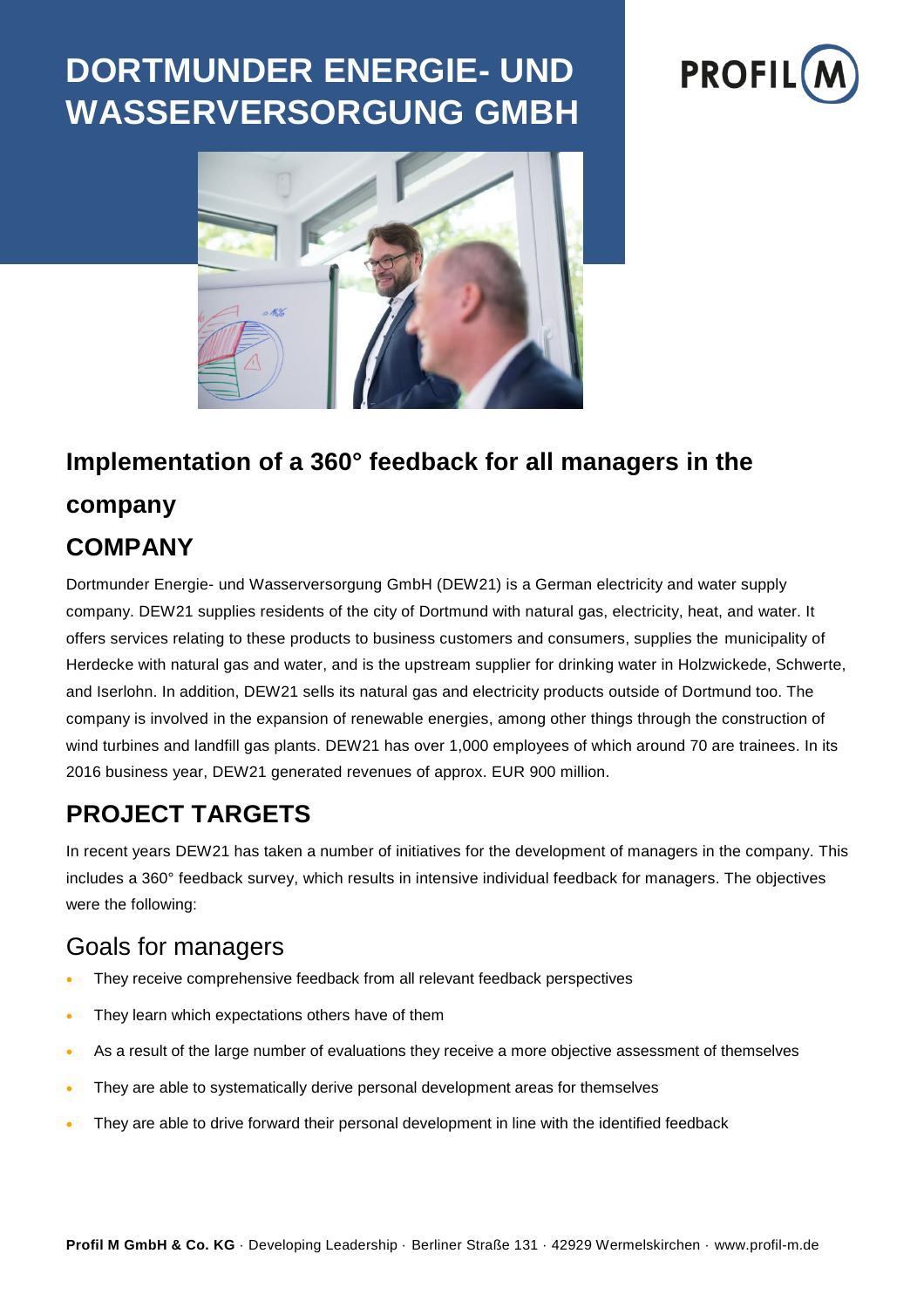

## Goals for DEW21

- The process to determine the managers' personal assessment of skills is continued
- Promotion of an open and positive feedback culture
- Offers of support are initiated systematically
- The leadership culture is developed further

## **FRAMEWORK CONDITIONS**

DEW21 employs around 90 managers who were invited to take part in the 360° feedback process. The following aspects had to be taken into consideration:

- Feedback is given by completing a questionnaire specifically designed for DEW21
- All managers are first of all assessed in writing by the entire team of employees
- All managers nominate 5 to 8 colleagues for the peer feedback
- All managers receive feedback by their superiors
- A forum is constituted in which feedback is openly discussed
- The feedback is used for individual development activities t

## **SOLUTION**

Profil M developed a questionnaire together with DEW21. The complete administration took place online. A report was drawn up for each manager that included all three evaluation perspectives (immediate superior, colleagues, employees) as well as a self-assessment.

However, there was one special feature that differed from many typical 360° processes: Often managers only receive their own report and deal with the results individually (or with support from a coach). At DEW21, however, all managers together with their subordinate employees were invited to a workshop in which all results were discussed and which was facilitated by Profil M. The aim of the workshop was to promptly and directly translate the employee feedback into specific measures and to clarify any feedback that the managers may have found surprising or incomprehensible. The principle of anonymity (which applied to the online survey for managers) was replaced by the principle of voluntariness. Experience shows, however, that employees are very willing to comment on and explain the feedback provided.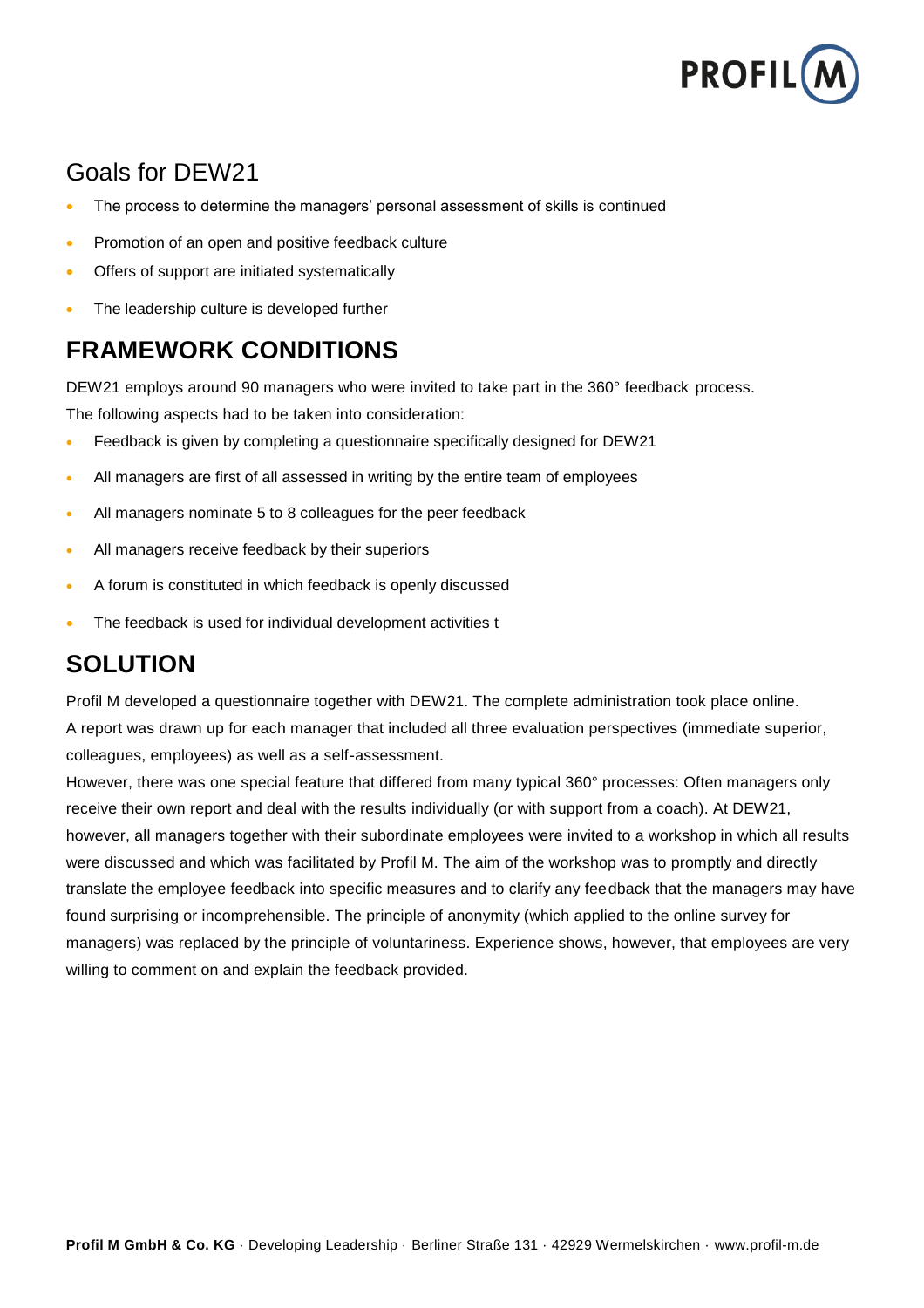

## **IMPLEMENTATION**

Following the conceptual development of the questionnaire and the setup of processes on the external IT platform, the project was structured as follows:

## Communication

Employees and managers were informed of the project in writing and via the staff magazine. During the first implementation, presentations were also offered in which the 360° feedback was explained in detail.

#### Nomination

Managers nominated their feedback providers at peer level.

#### Survey

The notification for the survey included an Internet link/address and the online feedback questionnaires were completed by feedback providers (employees, superior, and colleagues) and by the participants (selfassessment). The employee and colleague perspectives remained anonymous.

#### Analysis

Following the analysis and summary of the individual results, a final report was drawn up and the individual reports were sent to the individual participants.

#### Feedback workshop

The implementation of a 4-hour feedback workshop took place with the following participants: Manager and subordinate team of employees, facilitation by Profil M. The workshops were facilitated with a laptop, managers received the results immediately in digital form.

| <b>Time</b>              | <b>Activity</b>                                                                                                                                                                                                                                                                                                                  | <b>Responsible</b>                      |
|--------------------------|----------------------------------------------------------------------------------------------------------------------------------------------------------------------------------------------------------------------------------------------------------------------------------------------------------------------------------|-----------------------------------------|
| 3 days<br>beforeh<br>and | Distribution of the individual final reports to managers<br>$\bullet$                                                                                                                                                                                                                                                            | Profil M                                |
| 30 mins                  | Preparatory meeting with the manager<br>Current situation in the team<br>$\bullet$<br>Discussion of results<br>$\bullet$<br>Structure of upcoming workshop<br>۰                                                                                                                                                                  | Manager<br>+ facilitator                |
| 60 mins                  | Preparatory meeting with the team<br>Structure of the workshop and feedback rules<br>$\bullet$<br>Clarification of any questions or concerns<br>$\bullet$<br>Presentation of results (only the employee feedback, not the<br>$\bullet$<br>other perspectives)<br>Gathering of first specific points for the manager<br>$\bullet$ | Employees<br>+ facilitator              |
| 90 mins.                 | Feedback workshop<br>Explanation of the quantitative feedback from the team<br>$\bullet$<br>Discussion of optimization possibilities suggested by the superior<br>$\bullet$<br>and the employees<br>Drawing up an action plan<br>۰                                                                                               | Manager<br>+ employees<br>+ facilitator |
| 60 mins                  | Follow-up meeting with the manager<br>Reflection on the workshop<br>$\bullet$<br>Discussion of optimization possibilities<br>٠                                                                                                                                                                                                   | Manager<br>+ facilitator                |